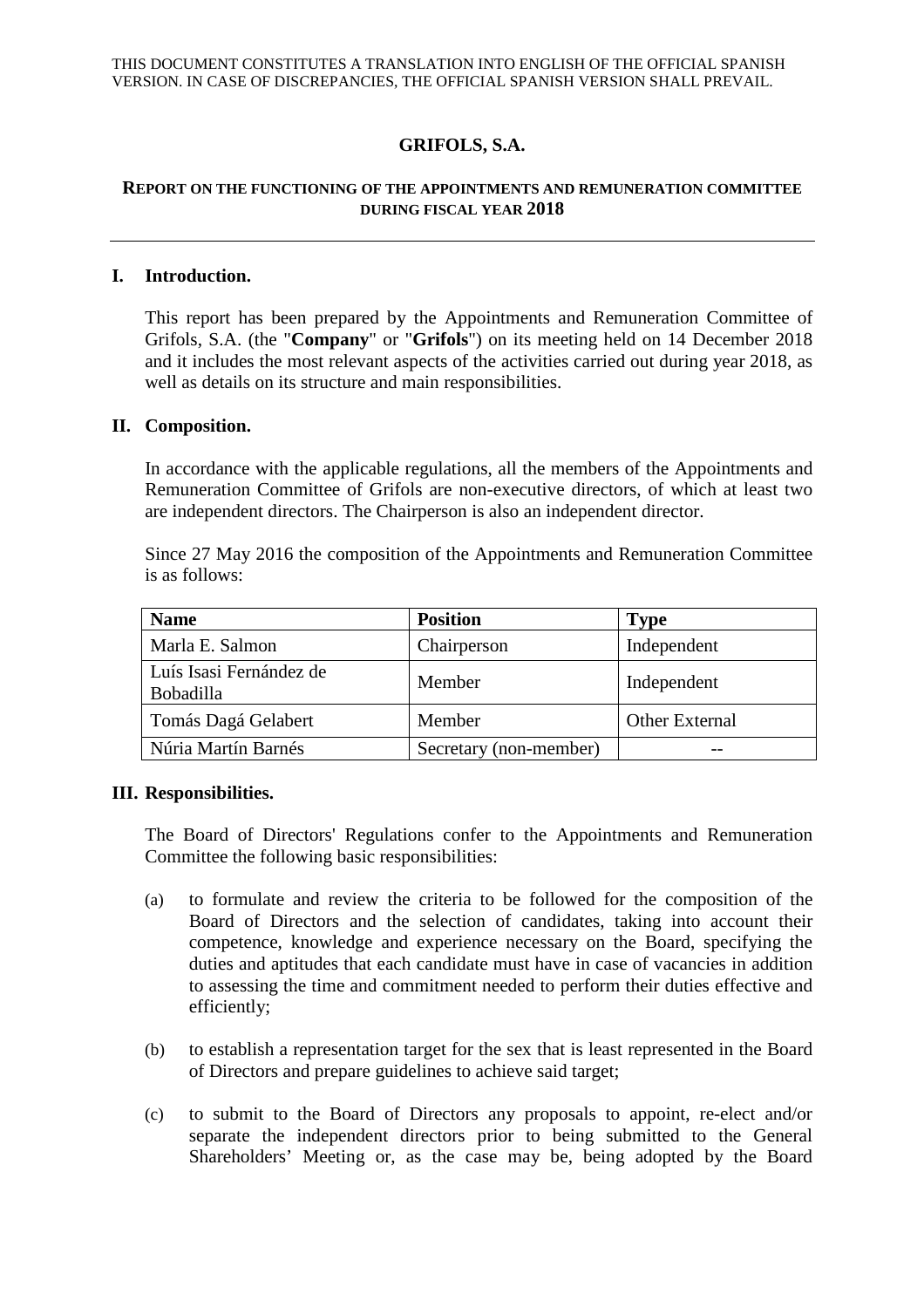exercising its power of co-option, and in all cases informing about the character of the director proposed;

- (d) to report the proposals of appointment, re-election and/or separation of the nonindependent directors for their appointment by the Board of Directors by means of co-option or their submission to the General Shareholders' Meeting by the Board of Directors;
- (e) to report the proposals of appointment and removal of the Chairperson and Vicechairpersons of the Board of Directors;
- (f) to examine and organize the succession of the Chairperson of the Board of Directors and the chief executive officer and, as the case may be, to make proposals to the Board so that said succession takes place in an orderly and well planned manner;
- (g) to report the proposals of appointment and resignation of the Secretary and Vice secretaries of the Board of Directors;
- (h) to report the proposal of appointment and removal of senior management proposed by the chief executive officer to the Board and the basic conditions of their contracts;
- (i) to propose to the Board the Directors the directors who shall be part of each of the Committees;
- (j) to propose to the Board of Directors the remuneration policy of the directors and general managers or anyone performing top-level management duties under the direct supervision of the Board, executive committees or executive directors, as well as the individual remuneration and other contractual terms regarding the executive directors, ensuring its fulfilment;
- (k) to periodically review the payment programmes of executive officers, considering their adequacy and performance; and
- (l) to report on the transactions that imply or could imply conflicts of interest and, in general, on matters covered in Chapter IX of the Board of Director's Regulations.

## **IV. Meetings and Activities.**

During fiscal year 2018 the Appointments and Remuneration Committee of the Company has met in the following occasions:

- 22 February 2018;
- 3 April 2018;
- 25 May 2018;
- 25 October 2018; and
- 14 December 2018.

In these meetings different matters were discussed and approved related to the main responsibilities, in accordance with the Company's Board of Directors' Regulations.